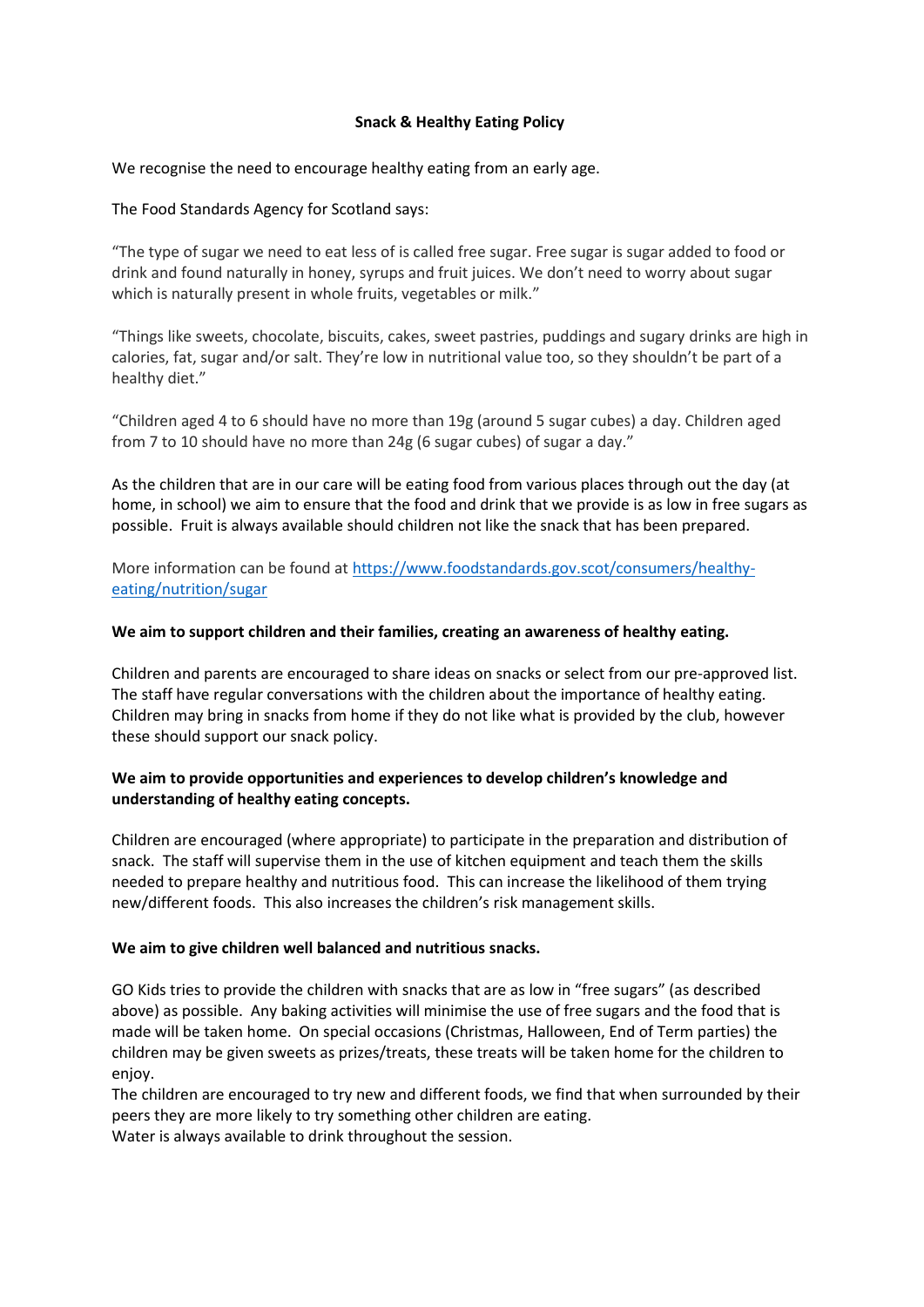Our Snack policy supports the Health and Social Care Standards:

# **1.25 I can choose to have an active life and participate in a range of recreational, social, creative, physical and learning activities every day, both indoors and outdoors.**

• GO Kids provides the children/young people with healthy choices for snack everyday with the option of a selection of fruit always available. Water and milk are available to drink.

# **1.33 I can choose suitably presented and healthy meals and snacks, including fresh fruit and vegetables, and participate in menu planning.**

• GO Kids staff are educated to ensure all snacks are safe and healthy for the children to consume. The children/young people are always consulted as to which snacks they enjoy and would like to have.

### **1.35 I can enjoy unhurried snack and mealtimes in as relaxed an atmosphere as possible.**

# **1.36 If I wish, I can share snacks and meals alongside other people using and working in the service if appropriate.**

- Snack areas are set up to be comfortable and relaxed. Where possible children/young people may eat snack outside as a picnic.
- The children/young people are encouraged to eat their snack together and socialise with their friends. Staff will sometimes join them as this is a good time to discuss any issues or things happening in the club. There is no set time that children need to finish snack, any cleaning/tidying will be done once the children are finished. Children are encouraged to follow good table manners.

### **1.37 My meals and snacks meet my cultural and dietary needs, beliefs and preferences.**

• All dietary requirements are taken seriously whether medical, cultural, or preferred. There will always be a vegetarian option and one which considers any allergy needs within the club. We take this opportunity to educate the children on different dietary requirements and how they can help their friends with allergies.

### **1.38 If appropriate, I can choose to make my own meals, snacks and drinks, with support if I need it, and can choose to grow, cook and eat my own food where possible.**

• We encourage the children/young people to take an active part in the preparation and distribution of snack within the club. This also expands their knowledge of food and risk management while using kitchen appliances under staff supervision. Where we have ample space, the children can also participate in growing vegetables which we can use in the club.

# **2.24 I make informed choices and decisions about the risks I take in my daily life and am encouraged to take positive risks which enhance the quality of my life.**

• The staff encourage the children/young people to use kitchen appliances in a safe way while learning good basic life skills. They may also be able to participate in the use of the fire pit to do basic cooking.

More information found at [https://hub.careinspectorate.com/national-policy-and-legislation/health](https://hub.careinspectorate.com/national-policy-and-legislation/health-and-social-care-standards/)[and-social-care-standards/](https://hub.careinspectorate.com/national-policy-and-legislation/health-and-social-care-standards/)